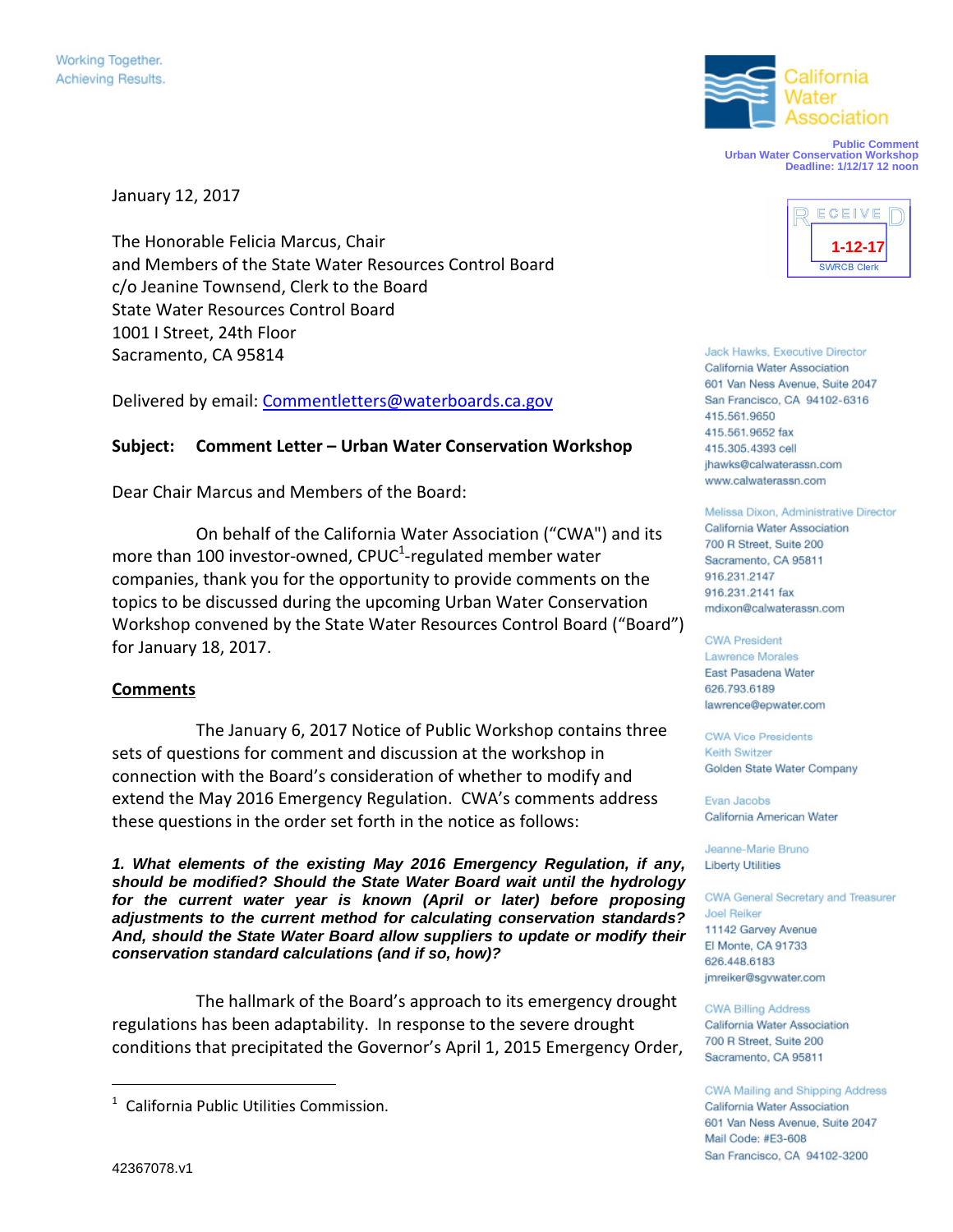

State Water Resources Control Board January 12, 2017 Page 2 of 4

the Board enacted rigorous state-imposed conservation standards to achieve the 25% mandatory statewide conservation goal. When hydrological conditions improved in the winter of 2015/2016, the Board responded with its supply reliability-based conservation standard.

Because water supply conditions have changed from October 2016 through the present day, further modification of the emergency regulation is appropriate. Nearly all relevant hydrologic measures throughout California are above 100% of normal for this date, including precipitation and snow water equivalents, and most major reservoir capacities in the state exceed 100 percent of historical averages, with only Trinity (80%), New Melones (56%), San Luis (94%) and Castaic Lake (77%) falling short. These data points strongly suggest that the Board need not and should not wait until April to make adjustments. We encourage the Board to recognize that the threat posed by the current drought has been greatly diminished and to act accordingly. However, allowing the emergency regulation to expire by its own terms at the end of February – before the Governor acts to rescind his drought declaration and without better information regarding the hydrological conditions for the water year – may not be prudent. Therefore, if the Board decides to extend the emergency regulation, CWA recommends that the Board adopt the following overall modifications:

- a. Eliminate the state-imposed demand-based conservation standards set forth in Section 865(c)(1) and all related language in the emergency regulation [e.g. §§ 865(d)(1) and 864.5(i)].<sup>2</sup>
- b. Tailor the regulations to apply on a regional basis in order to account for the fact that emergency drought conditions are no longer prevalent statewide and that some areas of the state not only have sufficient water supply, but are no longer in a drought emergency.
- c. Allow water suppliers to maintain their self-certified "stress test" conservation standards and consider recalculating the "stress test" in the spring or when changes in water supply conditions support a recalculation.

Question 1 assumes that the current emergency regulation will be extended throughout 2017 with modifications that will be adopted by the State Water Board. However, the severity of the drought emergency has been substantially reduced throughout much of the State by the strong precipitation since the beginning of the 2017 Water Year. Accordingly, it is reasonable to consider whether the emergency regulation should be extended at all. Certainly, for those regions in the state that have no current or foreseeable emergency for the applicable

 $2$  Water purveyors that maintained a state-imposed standard in May 2016 would move to the stress test approach, unless the emergency regulation was not extended in their particular regions, consistent with CWA's recommendation in response to Question No. 2 below.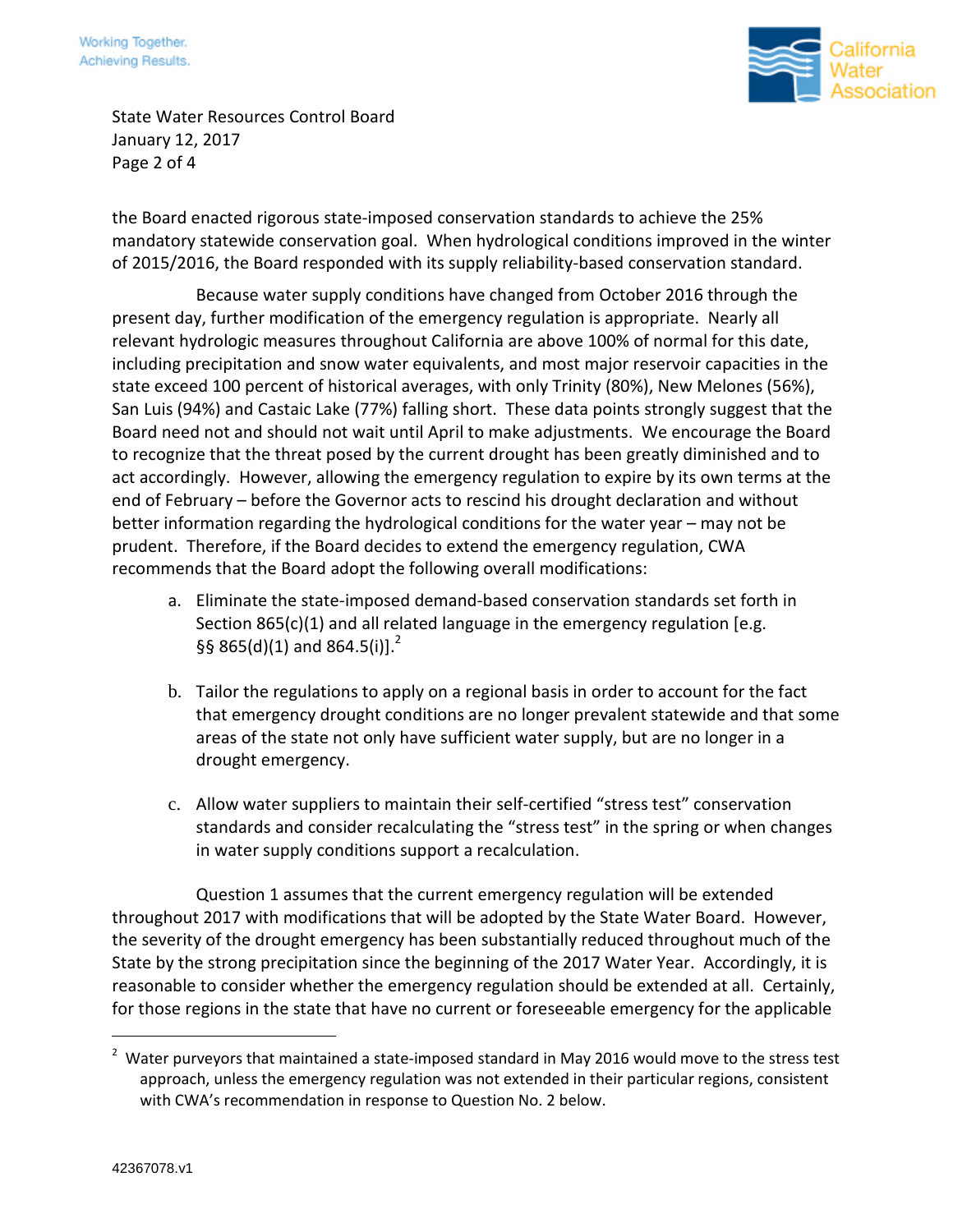

State Water Resources Control Board January 12, 2017 Page 3 of 4

270-day time frame, the current regulation could sunset in February. If the Water Board adopts this approach, and only extends the regulation for those areas in the state that are still vulnerable, CWA would be supportive.

### *2. Should the State Water Board account for regional differences in snowpack, precipitation, and lingering drought impacts differently than under the current emergency regulation, and if so, how?*

Yes, the Board's emergency regulation should better account for regional differences and varying local conditions by identifying those vulnerable regions in the state and extending the emergency regulation for those areas, with the modifications discussed above. The Board should also re-examine these differences and assess total water supply in late April or early May, which is traditionally near the end of the wet season and during the maximum annual snowpack.

### *3. Executive Order B-37-16 requires the Board to develop a proposal to achieve a mandatory reduction in potable water use that builds off the mandatory 25 percent reduction in previous Executive Orders and lessons learned through 2016. The Board, however, is not required to act on this proposal. Should the Board act now, or later if conditions warrant, to a conservation standard structure like the one the Board adopted in February 2016 to achieve a mandatory reduction in water use? Should the Board set a conservation floor, individually or cumulatively?*

In light of the current improved water supply conditions, the Board should not "build off the 25% mandated reduction" by extending a regime of mandatory water use reductions, as suggested in the Governor's Executive Order. An emergency of the severity experienced in the years leading up to the Board's actions in May 2015 and February 2016 no longer exists, and the type of conservation standard structure mandated to address such conditions should be reserved for a drought emergency requiring decisive and dramatic action to reduce water use by Californians. The customers of our member companies have shown a tremendous response to a true emergency in our state over the last three years, and they are keenly aware of the improved water supply conditions resulting from both their efforts and recent precipitation. The state and urban water purveyors should acknowledge their efforts and recognize the vastly improved water supply conditions by adapting the emergency rules accordingly. The permanent regulatory framework currently being developed by the five Executive Order state agencies (the "EO Agencies") will address the urban sector's long-term usage requirements in all conditions except a severe drought emergency.

For the same reason, it is not necessary for the Board to act now to set a conservation "floor" – individually or cumulatively – as the proposed permanent regulations will establish a floor for each urban water supplier in the state, as defined.